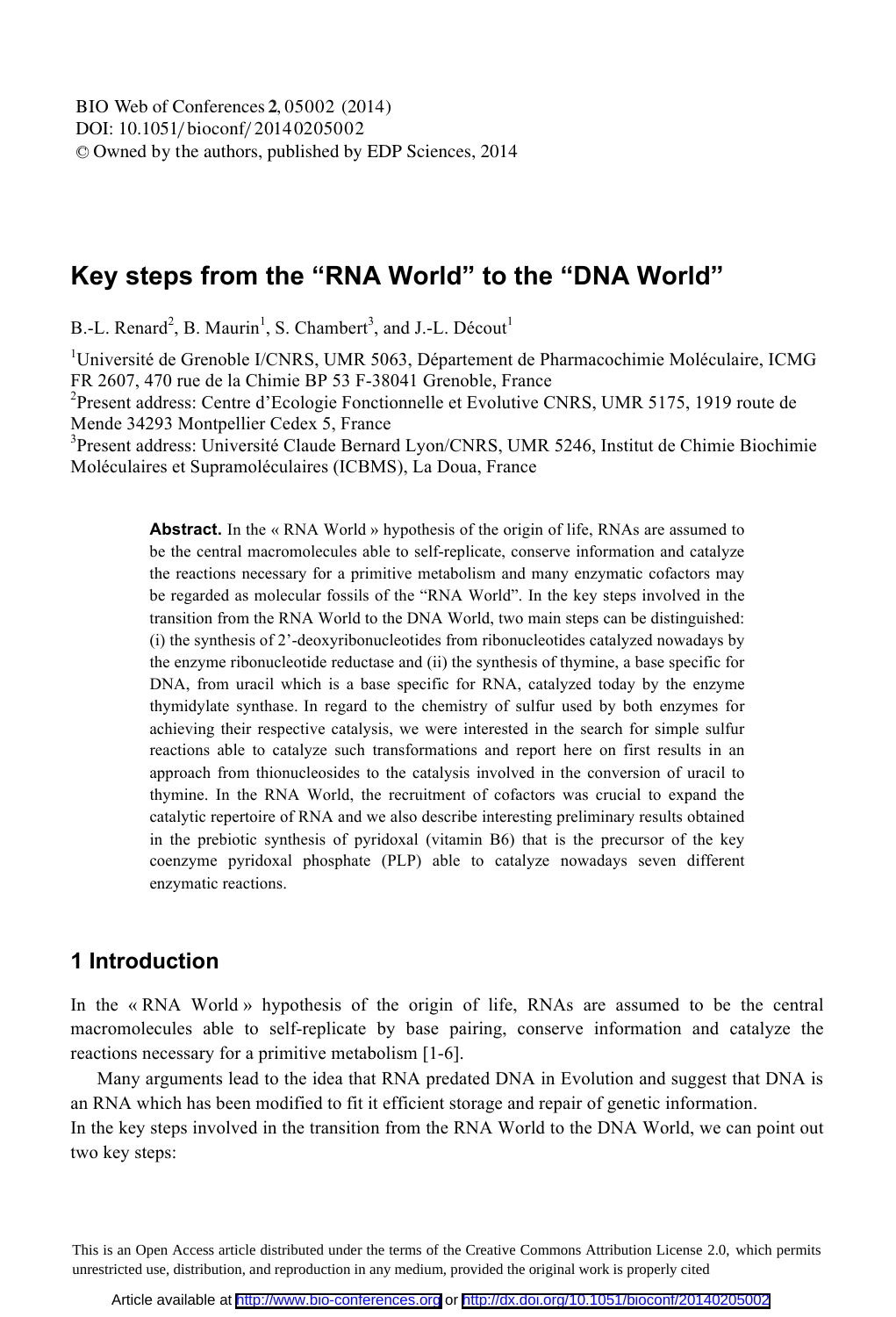- (i) the synthesis of 2'-deoxyribonucleotides from ribonucleotides (diphosphates or triphosphates catalyzed nowadays by the enzyme ribonucleotide reductase (RNR) (Figure 1) and
- (ii) the synthesis of thymine, a base specific for DNA, from uracil which is a base specific for RNA, catalyzed today by the enzyme thymidylate synthase (TS) at the 5' mononucleotide level (Figure 2).



**B** : adenine, cytosine, guanine or uracil

**Fig. 1.** Synthesis of 2'-deoxyribonucleotides from ribonucleotides catalyzed by RNR.



**Fig. 2.** Synthesis of thymine from uracil catalyzed by TS.

Both RNR and TS enzymes use the chemistry of sulfur for achieving their respective catalysis. Probably, the chemistry of sulfide and disulfide ions has played a major role in the chemical evolution at the origins of life. G. Wächtershaüser proposed a surface-based primordial autotrophic catalysis on the negatively charged pyrite surface [7,8] that could have emerged in the "black smokers" environment. In this regard, iron-sulfur redox proteins containing cage-like clusters formed by iron cations chelated by sulfide ions and cysteine residues of a peptidic chain are widely involved in our contemporary metabolism could be seen as pyrite derivatives.

The reduction of the four ribonucleoside diphosphates (ADP, CDP, GDP and UDP) in *Escherichia coli* under aerobic conditions is catalyzed by ribonucleoside diphosphate reductase (RDPR, class I enzymes) through a mechanism involving free radicals generated on the sugar ring of the four natural substrates (Figures 1 and 3) [9-15]. A transient cysteinyl radical formed at the active site of the enzyme abstracts the 3'-hydrogen atom of the ribose and then a cascade of reactions involving two other cystein residues led to the reduction products, the 2'-deoxynuleotides dNDP (Figure 3) [14]. A diferric oxygen linked iron center and a stable tyrosyl radical generates during the catalytic reaction the cysteinyl radical by intramolecular electron transfer. Class II enzymes also generate a transient cysteinyl radical but employ adenosylcobalamin (coenzyme B12) for this purpose and have a simpler structure than class I and class III reductases. A specific ribonucleoside triphosphate reductase is induced in anaerobic *E. coli* (Class III reductases). Class III enzymes contain an iron-sulfur center and, in their active form, a glycyl radical. This radical is generated from *S*-adenosylmethionine by interaction of the reductase with a complex enzyme system present in *E. coli*.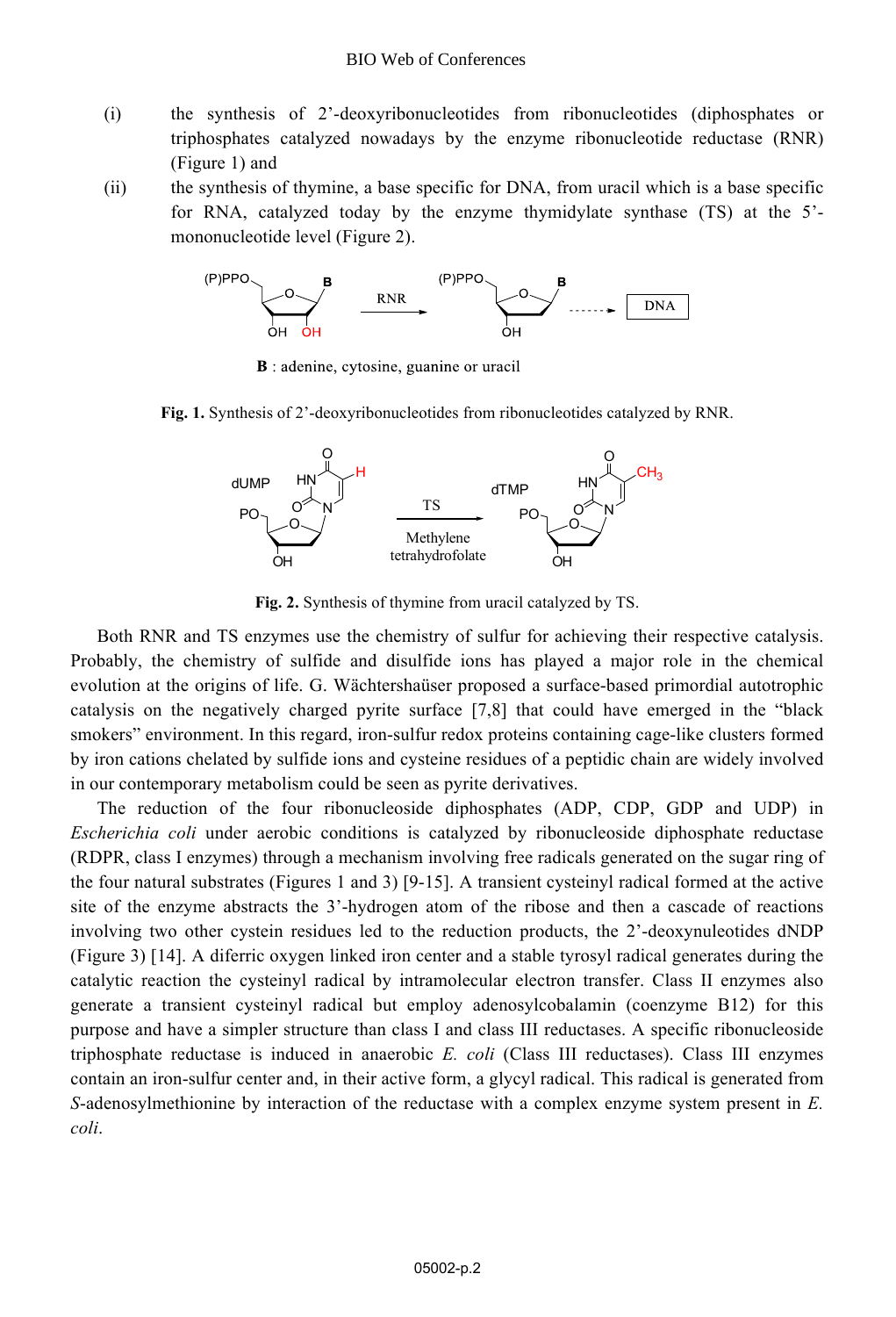

**Fig. 3.** Proposed mechanism for ribonucleotide reduction by RNRs. A transient cysteinyl radical initiates the nucleotide reduction process and two cysteine residues achieved the reduction [14].

Clearly, the chemistry of sulfur is involved in the reduction performed by all enzymatic class of ribonucleotide reductases.

RNRs allow the synthesis of three of the four 2'-deoxyribonucleoside triphosphates necessary for the synthesis of DNA i.e. dATP, dCTP, dGTP. The synthesis of the fourth triphosphate dTTP necessary to DNA synthesis is achieved from dUDP or dUTP, produced by RNRs, through dephosphorylation and phosphorylation processes and a key methylation step of dUMP catalyzed by the enzyme thymidylate synthase (TS) leading to dTMP. Three classes of TS have been identified and, in the main class, the enzymes called classical thymidylate synthases use the coenzyme  $N^5$ , $N^{10}$ methylene-5,6,7,8-tetrahydrofolate (CH<sub>2</sub>H<sub>4</sub>folate) and dUMP to produce dihydrofolate (H<sub>2</sub>folate) and dTMP (Figures 2 and 4) [16, 17].



**Fig. 4.** Mechanism for methylation of dUMP by thymidylate synthase (TS) [17].

Thus, the chemistry of sulfur is also involved in the methylation step of dUMP necessary for the DNA synthesis catalyzed by most of the TS enzymes. A remarkable Michael addition of a cysteine residue at the 5 position of the uracil base is necessary to the catalysis (Figure 4). The enzymes activate the poorly reactive C5-pyrimidine position of dUMP through the formation of a transient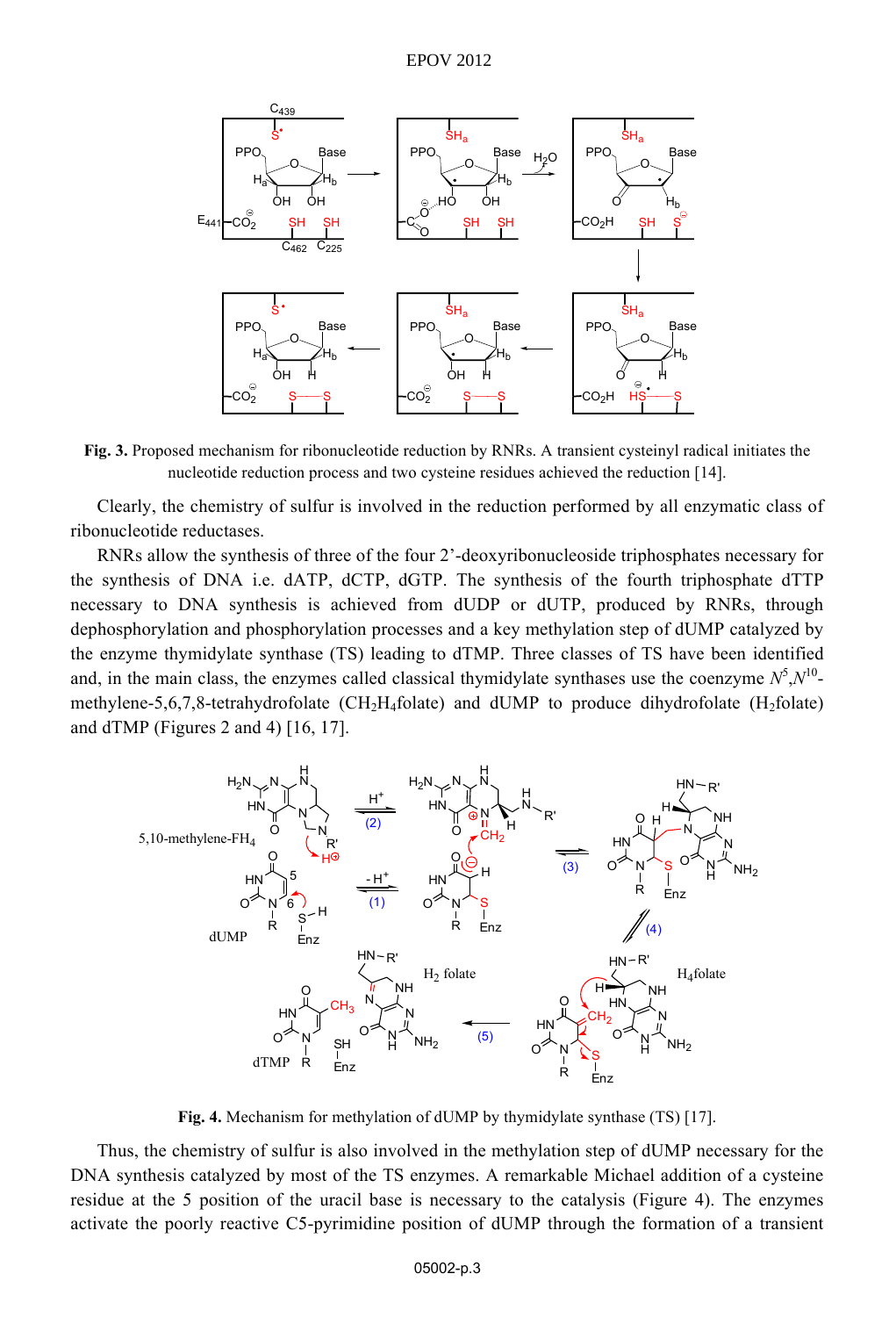covalent linkage between the thiol side chain of an active site cysteine residue and the C6 atom of the targeted base for C5-methylation [16, 17]. A similar cysteine-dependent nucleophilic mechanism is also used by *S*-adenosylmethionine-dependent m5C DNA methyltransferases and RNA methyltransferases that methylate the C5 atom of pyrimidine [18].

In regard to the critical role of the sulfur chemistry in the DNA synthesis, possible simple sulfur reactions could have participated to the emergence of the natural deoxynucleotides found nowadays in cells. In our first works, we were interested in the possible prebiotic sulfur chemistry able to catalyze the conversion of uracil to thymine in aqueous solution from a thionucleoside model and we report on the first results obtained.

On another hand, many enzymatic cofactors may be regarded as molecular fossils of the "RNA World" [2, 19] and we also developed experiments in order to obtain under prebiotic conditions pyridoxal (vitamin B6) that is used today as precursor in the biosynthesis of the key coenzyme pyridoxal phosphate (PLP) able to catalyze seven different enzymatic reactions [20, 21]. In this regard, the paradox of the emergence of this key coenzyme has been discussed extensively in the book "The RNA World" [22]. We also report here on our first results in this field.



**Fig. 5.** Structure of pyridoxal, of one of this other vitaminic forms and of the coenzyme PLP.

## **2 A model for the first catalytic step performed by thymidylate synthase in the methylation of the uracil base**

The nucleoside **1** (Figure 6, A) carrying a mixed disulfide function at the 3'-position was synthesised in six steps from uridine [23]. Such methyl disulfide can be reduced easily by dithiothreitol and/or tributylphosphine to lead to the corresponding thiol. Treatment of compound **1** with tributylphosphine (2 equiv.) at room temperature in the 90:10 water-methanol mixture resulted rapidly in 15 min in the quantitative formation of the thiol **2** detected by HPLC through its UV absorption (Figure 6A). To the solution obtained was added different aqueous buffer solution at pH 4, 7 and 9 and the resulting solutions were analyzed by HPLC. Compound **1** remained stable at pH 4 over more than 9 h at room temperature. At pH 7 and 9, the formation of a new compound was observed and was achieved after 2 h at pH 7. This compound was isolated in 52% yield and characterized as compound **3** (Figure 6A). Therefore, a remarkable intramolecular cycloaddition of the nucleoside **2** thiol function on the 6-position of the uracil ring occurs easily and can be considered as a model reaction of the first addition step of a TS cysteine residue on the dUMP substrate (Figure 4).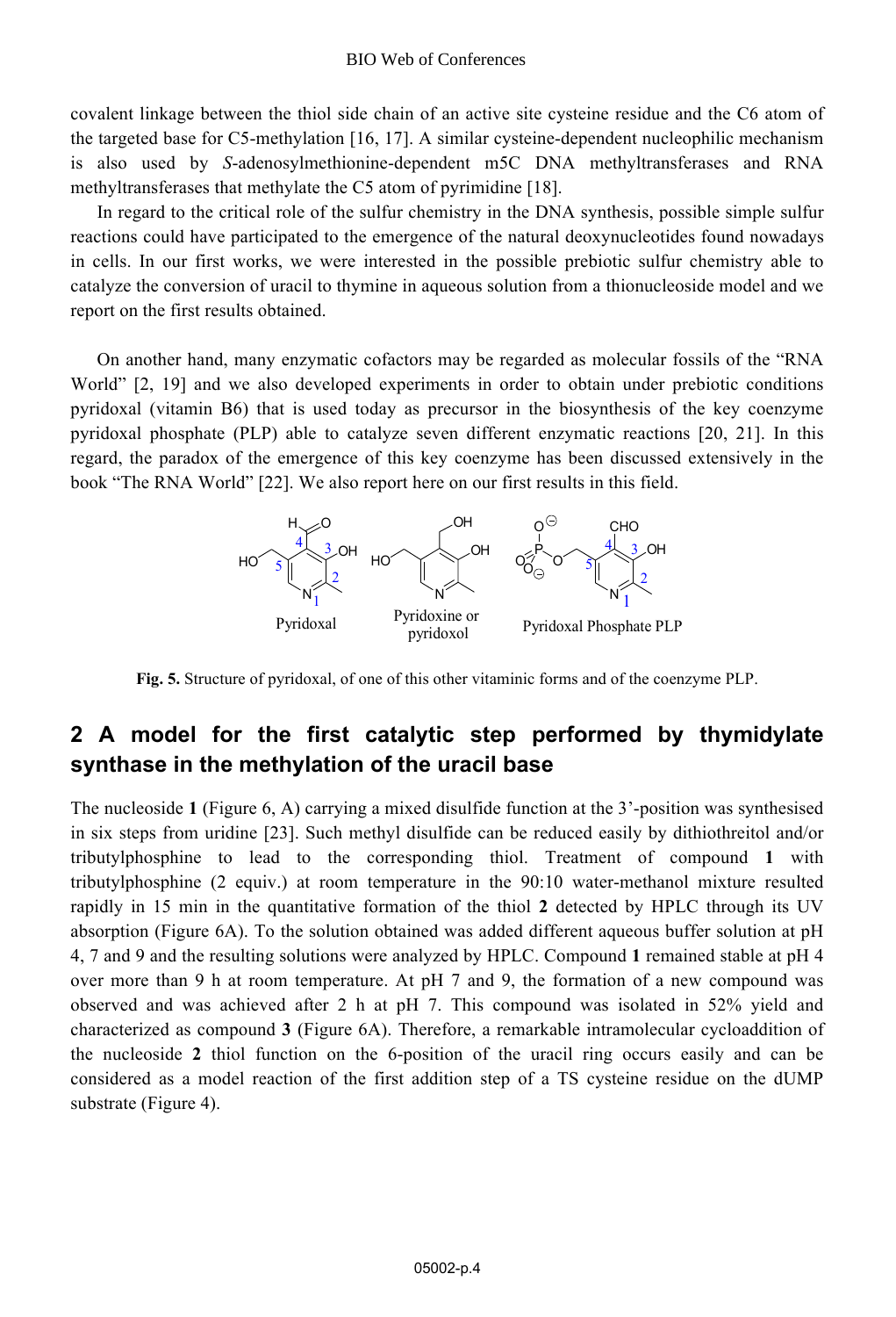#### EPOV 2012



**Fig. 6.** A possible model for the first step in the conversion of dUMP to dTMP catalyzed by thymidylate synthase: (A) intramolecular cycloaddition of a thiol function generated at the 3'-position from an uracil nucleoside disulfide **1** leading to the intramolecular cycloadduct **3**, (B) reversibility of the intramolecular cycloaddition as a function of pH.

In order to confirm the cycloaddition reversibility, to an aqueous solution of compound **3** obtained quantitatively at pH 7, aqueous NaOH was added to reach pH 10. HPLC analysis showed that rapidly compound **3** led quantitatively under these conditions to compound **2** (Figure 6B). Two cycles of ring-opening and intramolecular cycloaddition were achieved quantitatively through modifications of the pH from 7 to 10 and inversely (HPLC).

Therefore, compound **2** appeared to be a possible model for studying the alkylation step at the 5 position of the uracil base assisted by a thiol addition at the 6-position as in the catalysis performed by TS and methylase enzymes. Deprotonation of the thiol function in compound **2** is probably necessary for achieving the intramolecular cycloaddition as shown by the major importance of the pH. The addition of formaldehyde concomitant to the thiolate addition on the uracil ring will be studied from **2** under various conditions.

Preliminary attempts of reaction of 2'-deoxyuridine with hydrogenosulfide ions (sodium hydrogenosulfide) were unsuccessful in water at room temperature.

### **3 Prebiotic synthesis of pyridoxal (vitamin B6) and related compounds**

In the catalysis performed with the PLP coenzyme (Figure 5), the presence of the aldehyde function at the 4-position of the pyridine ring is essential for the PLP covalent binding to the enzyme or to the substrate through the formation of a Schiff base, from the amine function of an enzymatic lysine residue or of an amino acid substrate. The presence of a 3-hydroxyl function on the pyridine ring is also essential for the stabilization of the Schiff base through intramolecular hydrogen bond and for the complexation of metal ions able to orientate and accelerate the catalytic process. The presence of a 2-methyl group on the pyridine ring hinders the 3'-hydroxyl function decreasing its nucleophilic reactivity as well as that of the 1-nitrogen atom. The attachment position of this hydroxyl group is crucial in the catalysis process, when attached to the 2- or 4-position, a tautemoric equilibrium leads mainly to the corresponding pyridone (location of the hydrogen atom on *N*-1 nitrogen atom). The phosphorylation of the hydroxymethyl group present at the 5-position in pyridoxal allows additional electrostatic interactions of the PLP cofactor with the enzyme [20, 21, 24].

The main prebiotic synthesis of pyridoxal related derivatives has been reported by Austin and Waddell [25] from glycoaldehyde and ammonia in water at 110  $^{\circ}$ C at pH 7.6. Some interesting pyridine derivatives (Figure 7) were detected by liquid chromatography coupled to mass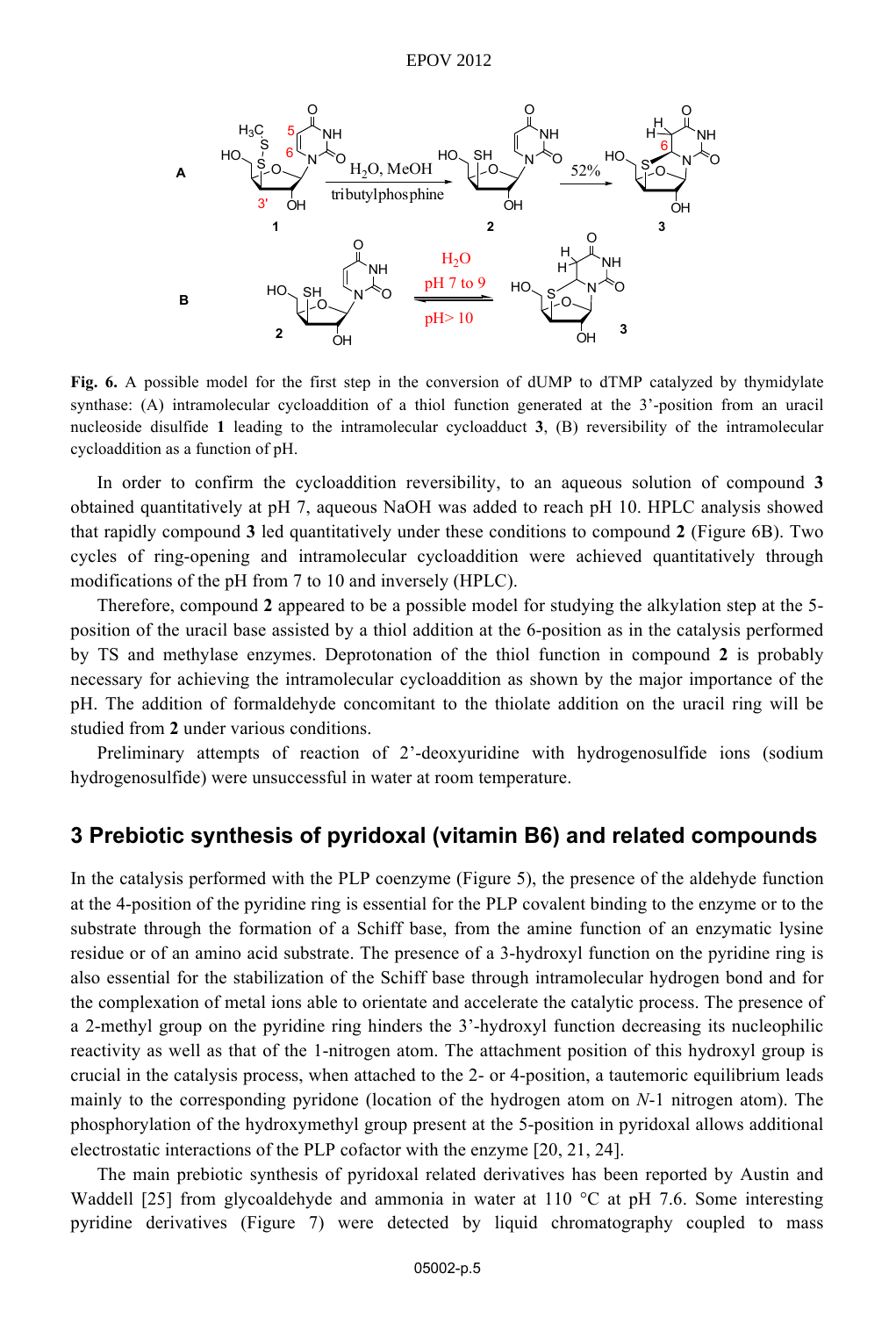spectrometry (LC/MS) after long times of reaction (50 h at 110  $^{\circ}$ C intermittently over 50 days) but were not isolated for identification.



**Fig. 7.** Some pyridoxal analogues detected by reaction of ammonia and glycoaldehyde in water at 110 °C [25].

We have previously reported a remarkable stereoselective reaction of methylglyoxal (MG, pyruvaldehyde) with α-aminoazaheterocycles, as 2-aminopyridine, the nucleic base adenine and adenine nucleosides, leading in high yield to cyclic adducts in water under mild conditions at 50 to 70° C (Figure 8) [26-27].



**Fig. 8.** Stereoselective reactions of MG with α-aminoazaheterocycles [27].

On another hand, the reactions of MG with the guanidinine function of arginine residues in proteins are considered to be involved in diabete complications because of the MG production by degradation of glucose *in vivo* [28-30]. The formations of fluorescent 3-hydroxypyrimidine biomarkers called Argpyrimidines and of MG adducts from arginine residues have been independently demonstrated *in vivo* and/or *in vitro* from the corresponding amino acid derivatives (Figure 9) but were not related [31-33].



**Fig. 9.** Formation of Argpyrimidine from MG under physiological conditions [34].

More recently, we have shown that the MG adducts to an arginine derivative can be converted under physiological conditions to the corresponding Argpyrimidine in water at pH 7.4 and 37 °C (Figure 9) [34]. Such a conversion results from three very different one-pot cascade reactions, decarboxylation, dehydratation and oxidization. This easy transformation drew our attention regarding the structure of the final product that is a 3-hydroxypyrimidine and we decide to investigate the reactions of MG with ammonia in water in order to obtain pyridoxal under prebiotic conditions. The analysis of the chemical composition of pyridoxal suggests that it can result from the condensation of one molecule of MG and three molecules of ammonia followed by decarboxylation, dehydration and oxidization (cyclization and oxidization) processes.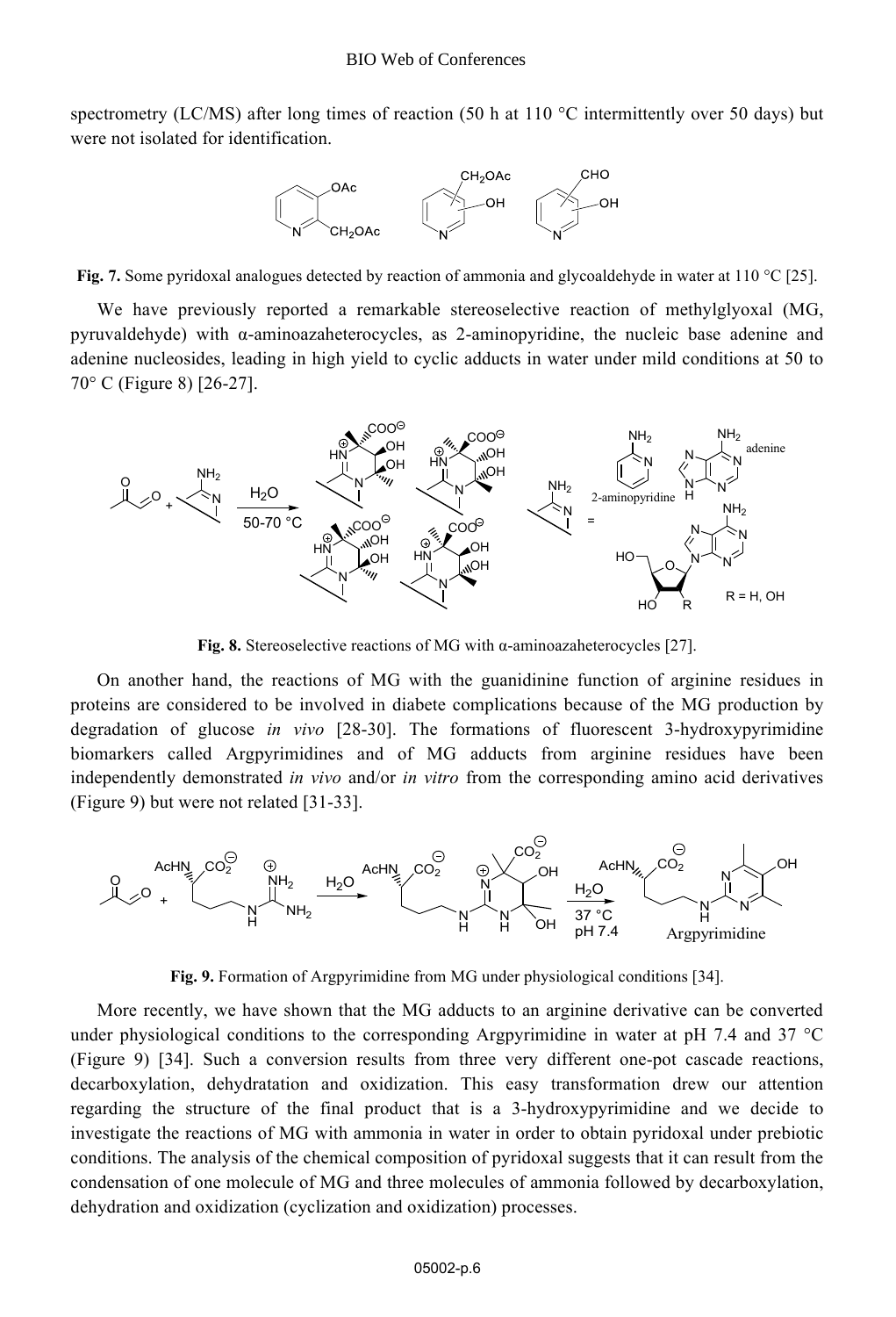#### EPOV 2012

According to the process considered at the prebiotic origin of sugars called Sugar Model, aldol condensation of formaldehyde and glycoaldehyde gives trioses and tetroses (Formose reaction) [35]. Dehydration of these sugars generates some  $\alpha$ -ketoaldehydes such as pyruvaldehyde (MG) [36]. On another hand, the oxidized form of MG, pyruvic acid can be formed in an iron-, sulfur- and CO-rich environment [37].

Thus, we investigated the reactions of MG and ammonia in ratio 1:3, first in concentrated aqueous solution. The reactions were conducted at pH 3 (addition of phosphoric acid), pH 7 or 9 (addition of NaOH) at 35 °C during 12 to 24 h. Under these conditions, numerous products were formed and an additional heating at 60 °C for 12 h was done in order to select stable compounds under these conditions. Some stable products were detected by HPLC and one of them appeared to have a retention time and an absorption spectrum close to the ones of pyridoxal. It was detected at pH 3 under argon atmosphere or in the presence of dioxygen, upon UV irradiation (365 nm) or not. After this interesting result, we have now to isolate this compound for a complete characterization.

### **References**

- 1- W. Gilbert, Nature **319**, 618 (1986)
- 2- *The RNA World* (R. F. Gesteland, J. F. Atkins, Ed. Cold Spring Harbor Laboratory Press, 1993)
- 3- J. D. Sutherland, J. N. Whitfield, Tetrahedron **53**, 11595-11626 (1997)
- 4- M.-C. Maurel, J.-L. Décout, Tetrahedron **55**, 3141-3182 (1999)
- 5- L. E. Orgel, Crit. Rev. Biochem. Mol. Biol. **39**, 99-123 (2004)
- 6- M.P. Robertson, G. F. Joyce, Cold Spring Harb. Perspect. Biol. **4**, a003608 (2012)
- 7- G. Wächtershäuser, Microbiol. Rev. **52**, 452-484 (1988)
- 8- C. Huber, G. Wächterhäuser. Science **276**, 245-247 (1997)
- 9- P. Reichard, Science **260**, 1773-1777 (1993)
- 10- P. Reichard, Trends Biochem. Sci. **22**, 81-85 (1997)
- 11- P. Reichard, J. Biol. Chem. **268**, 8383-8386 (1993)
- 12- J. A. Cotruvo Jr., J. Stubbe, Annu. Rev. Biochem. **80**, 733-767 (2011)
- 13- M. Fontecave, Cell. Mol. Life Sci. **54**, 684-695 (1998)
- 14- J. Stubbe, W. A. Van Der Donk, Chem. Biol. **2**, 793-801 (1995)
- 15- E. Mulliez, S. Ollagnier, M. Fontecave, R. Eliasson, P. Reichard, Proc. Natl. Acad. Sci. USA **92**, 8759-8762 (1995)
- 16- C. W. Carreras, D. V. Santi, Annu. Rev. Biochem. **64**, 721-762 (1995)
- 17- E. M. Koehn, A. Kohen, Arch. Biochem. Biophys. **493**, 96–102 (2010)
- 18- D. Hamdane, M. Argentini, D. Cornu, H. Myllykallio, S. Skouloubris, G. Hui-Bon-Hoa, B. Golinelli-Pimpaneau, J. Biol. Chem **286**, 36268-36280 (2011)
- 19- G. J. Connell, E. L. Christian Orig. Life Evol. Biosphere **23**, 291-297 (1993)
- 20- H. Dugas, *Bioorganic chemistry. A Chemical approach to enzyme action*, p. 520-542 (H. Dugas Ed., Springer-Verlag, 1999)
- 21- R. Percudani, A. Peracchi, EMBO Rep. **4**, 850–854 (2003)
- 22- S. A. Brenner, M. A Cohen, G. H. Gonnet, D. B. Berkowitz, K. P. Johnsson, *The RNA World*, p 59: "The pyridoxal paradox" (R. F. Gesteland, J. F. Atkins, Ed. Cold Spring Harbor Laboratory Press, 1993)
- 23- S. Chambert, I. Gautier-Luneau, M. Fontecave, J.-L. Décout, J. Org. Chem. **65**, 249-253 (2000)
- 24- N. Aylward, N. Bofinger, Biophys. Chem. **123**, 113-121 (2006)
- 25- S. M. Austin, T.G.Waddell, Origins of Life Evol. Biosphere **29**, 287-296 (1999)